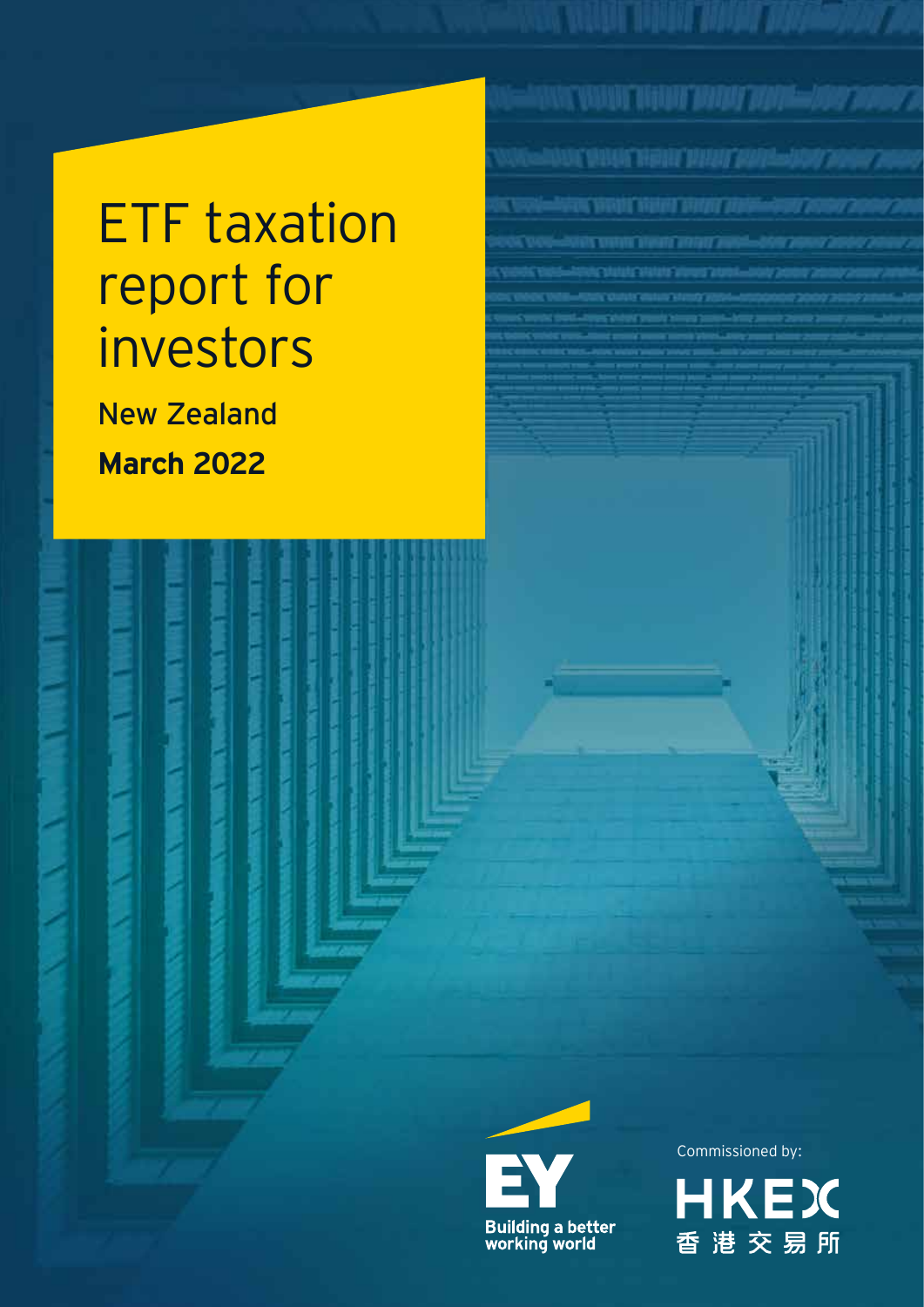# **Introduction**

Exchange Traded Funds (ETFs) continue to gain popularity by investors as an efficient mechanism to gain a broad array of desired market access. While return on investment (ROI) is a key priority, costs play an important role in maximizing ROI. One significant yet lesser understood cost with investing in ETFs is taxation. This is especially true for any cross-border investments which are normally subject to multiple instances of taxation.

In this Report, EY teams examine the impact of different types of ETFs on New Zealand-based investor returns across key markets, ETF types and domiciles.

# Types of ETFs compared

Common forms of ETFs compared in this Report include the following:

#### **Hong Kong ETF**

## **Luxembourg ETF**

# **Irish ETF**

Hong Kong unit trust authorized by the Securities and Futures Commission of Hong Kong.

Capital company constituted as a Société d'Investissement à Capital Variable (SICAV)/ Société d'Investissement à Capital Fixe (SICAF).

#### Irish Collective Assetmanagement Vehicle (ICAV) authorized as an Undertaking for Collective Investment in Transferable Securities (UCITS).

**US ETF**

Illustration using MSCI China Index ETFs:

Regulated Investment Company and satisfies specific requirements.

## **New Zealand ETF**

Unit trust registered as a Listed Portfolio Investment Entity with the New Zealand Inland Revenue Department.

# General basis of preparation

- 1. This Report is general in nature.
- 2. It does not consider any transfer taxes such as stamp duty.
- 3. It considers only income tax/WHT effect on dividend and interest income received by the ETFs, and excludes capital gains tax or tax on trading profits/losses.
- 4. The distribution from ETFs are considered to be normal dividend and/or distribution (practically subject to local variances).
- 5. All investors are institutional corporate investors and tax residents in their domicile location(s), and subject to standard corporate income tax rate. Individual circumstances have not been considered.
- 6. To the extent domestic unilateral tax credit is available and considered, it is assumed that the necessary criteria are satisfied and the available tax credit will be within the prescribed limit.
- 7. Some jurisdictions may have regulatory restrictions on cross-border investments. Investors should seek separate legal and regulatory advice in this regard as this Report focuses solely on the potential tax implications of investing into different types of ETFs.
- 8. It does not consider any EU non-discrimination directives or relevant rules.

# Multiple instances of taxation on ETFs

An investor's ETF returns can generally be subject to tax at three levels:



This Report is prepared for informational purposes and supported by the ETF Tax Calculator. It sets out the key summary of the preparation basis as well as underlying assumptions. For more details, please visit: www.hkex.com.hk/ETFTaxCalculator.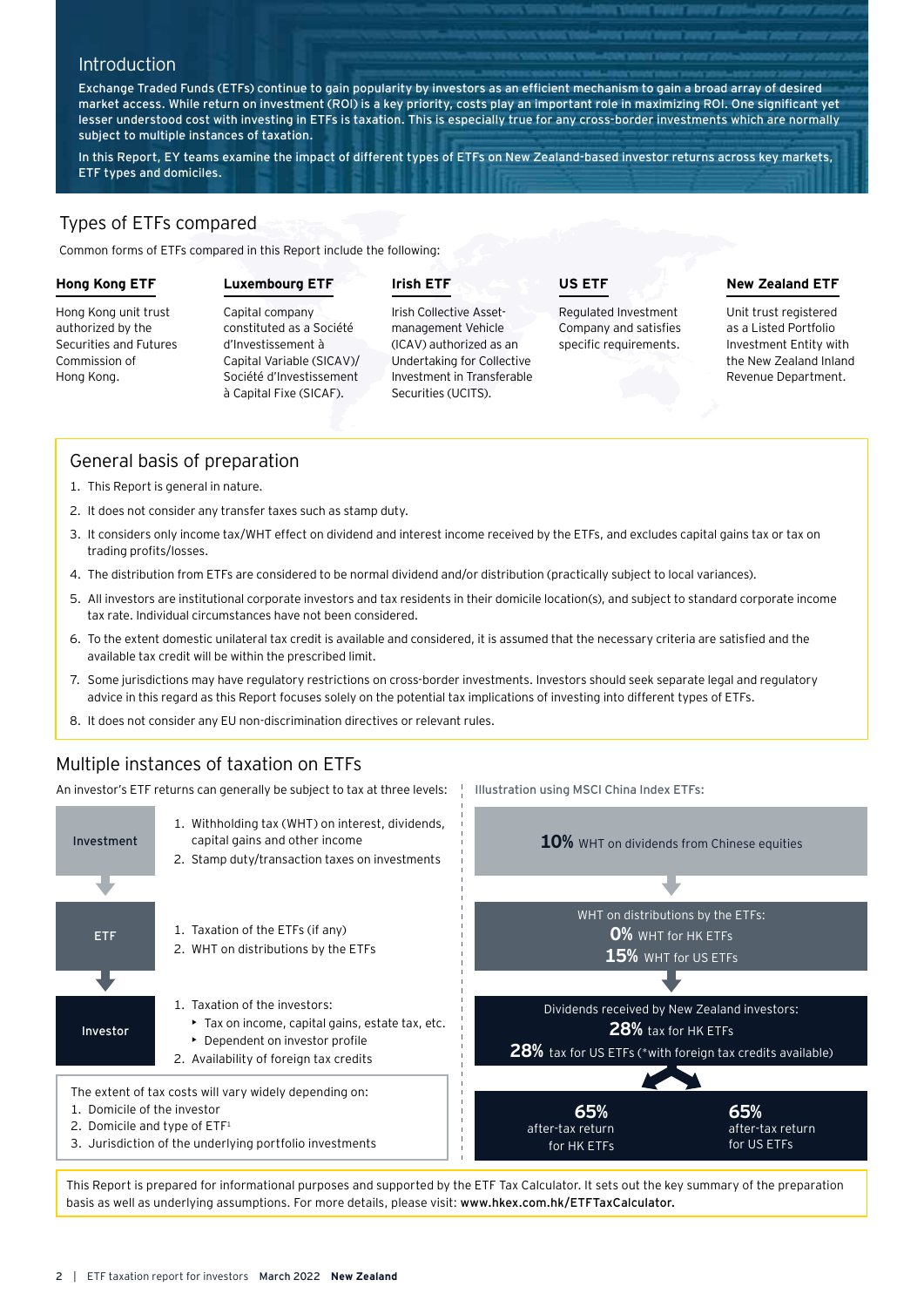# New Zealand investor after-tax returns compared

Figure 1 below depicts the percentage of expected after-tax return for institutional corporate investors from investing into different domiciled ETFs which seek to track the investment results of the same selected single market equity index. It is assumed that different domiciled ETFs tracking the same index would generate the same ETF distribution before all level of taxes<sup>2</sup>.

#### Figure 1. Single market equity indices<sup>3</sup>



# Consider total cost of ownership (TCO) including tax

This Report provides evidence that significant differences can arise in after-tax returns for ETFs domiciled in different jurisdictions. However, tax should not be the only consideration in ETF selection. Investors should evaluate ETF investment costs in the context of the TCO, including but not limited to bid-ask spread, broker commissions, total expense ratio and taxation. For more details about TCO, please read the *ETF Total Cost of Ownership primer* in the HKEX ETF webpage.

# Why Hong Kong ETFs?

Hong Kong domiciled ETFs have traditionally been recognized for their unique access to the domestic market of Mainland China. However, with the HKEX now carrying more than 140 ETFs and Leveraged and Inverse Products representing a wide range of global products, investors now have an enhanced ability to use Hong Kong ETFs to achieve their desired market exposures.

Furthermore, Hong Kong's ETF market, as a regional issuing and trading hub of ETFs, is seeing deepening liquidity driven by a continuously enhancing market structure. This translates into narrower bid-ask spread and lower trading cost for investors seeking to gain exposure to Asia and beyond via Hong Kong ETFs.

Investors can also benefit from lower tracking difference, which is a component of TCO, by trading Asia underlyings in the Asian time zone with Hong Kong ETFs as they can react to events occurring in Asia more timely.

Hong Kong ETFs may offer a tax-efficient, low-cost vehicle for investors to access a diverse range of asset classes and markets.

To learn more about Hong Kong ETFs, please visit the HKEX ETF webpage www.hkex.com.hk/etp.

To see the after-tax returns comparison on more indices, please visit: www.hkex.com.hk/ETFTaxCalculator.

#### Notes:

- 1. Especially important because this should have an impact on the following:
	- The applicable WHT rate at both the investment and investor levels
	- The applicable taxes at the ETF level
	- Access to any available tax treaty benefits
- 2. This includes portfolio level, ETF level and investor level, and does not take into account any fees to intermediates.
- 3. This Report is prepared based on the index constituents data and the applicable tax rates as of 31 December 2021. The index constituents data is provided by MSCI. For MSCI indices, the jurisdiction classification is generally determined by the company's location of incorporation and the primary listing of its securities.